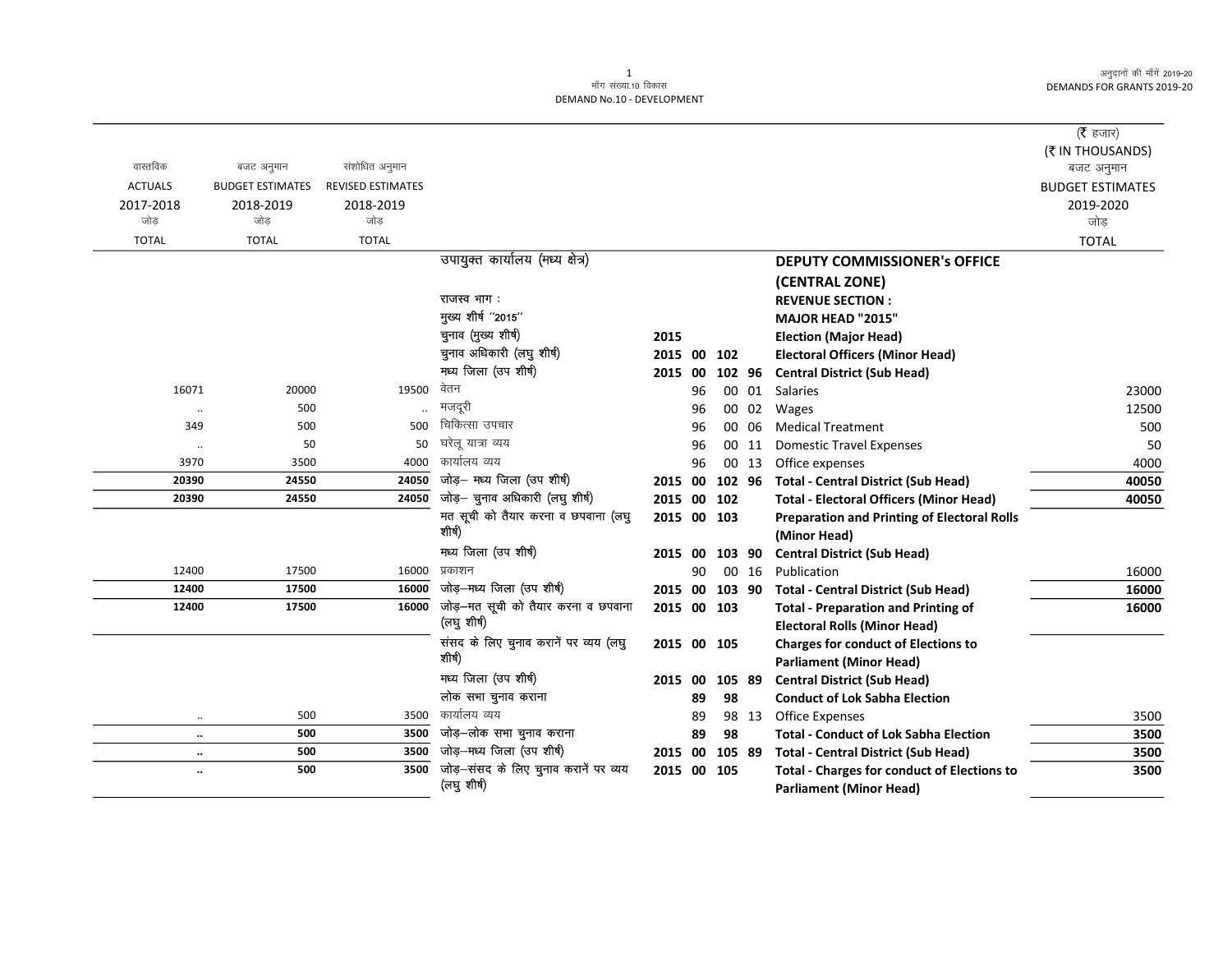|                      |                         |                          |                                            |                |    |        |       |                                                    | ( <b>रै</b> हजार)       |
|----------------------|-------------------------|--------------------------|--------------------------------------------|----------------|----|--------|-------|----------------------------------------------------|-------------------------|
|                      |                         |                          |                                            |                |    |        |       |                                                    | (₹ IN THOUSANDS)        |
| वास्तविक             | बजट अनुमान              | संशोधित अनुमान           |                                            |                |    |        |       |                                                    | बजट अनुमान              |
| <b>ACTUALS</b>       | <b>BUDGET ESTIMATES</b> | <b>REVISED ESTIMATES</b> |                                            |                |    |        |       |                                                    | <b>BUDGET ESTIMATES</b> |
| 2017-2018            | 2018-2019               | 2018-2019                |                                            |                |    |        |       |                                                    | 2019-2020               |
| जोड                  | जोड                     | जोड                      |                                            |                |    |        |       |                                                    | जोड                     |
| <b>TOTAL</b>         | <b>TOTAL</b>            | <b>TOTAL</b>             |                                            |                |    |        |       |                                                    | <b>TOTAL</b>            |
|                      |                         |                          | राज्य/संघ क्षेत्र के विधान मंडलों के चुनाव | 2015 00 106    |    |        |       | <b>Charges for conduct of Elections to</b>         |                         |
|                      |                         |                          | कराने पर प्रभार (लघु शीर्ष)                |                |    |        |       | <b>State/UT Legislature (Minor Head)</b>           |                         |
|                      |                         |                          | मध्य जिला (उप शीर्ष)                       | 2015 00 106 97 |    |        |       | <b>Central District (Sub Head)</b>                 |                         |
|                      |                         |                          | चुनावों पर व्यय                            |                | 97 | 98     |       | <b>Expenses on Election</b>                        |                         |
| 1005                 | 4500                    | 2700                     | कार्यालय व्यय                              |                | 97 |        | 98 13 | <b>Office Expenses</b>                             | 60000                   |
| 1005                 | 4500                    | 2700                     | जोड़-चुनावों पर व्यय                       |                | 97 | 98     |       | <b>Total - Expenses on Election</b>                | 60000                   |
| 1005                 | 4500                    | 2700                     | जोड़-मध्य जिला (उप शीर्ष)                  | 2015 00 106 97 |    |        |       | <b>Total - Central District (Sub Head)</b>         | 60000                   |
| 1005                 | 4500                    | 2700                     | जोड़-राज्य/संघ क्षेत्र के विधान मंडलों के  | 2015 00 106    |    |        |       | <b>Total - Charges for conduct of Elections to</b> | 60000                   |
|                      |                         |                          | चुनाव कराने पर प्रभार (लघु शीर्ष)          |                |    |        |       | State/UT Legislature (Minor Head)                  |                         |
|                      |                         |                          |                                            |                |    |        |       |                                                    |                         |
|                      |                         |                          | मतदाताओं को पहचान पत्र जारी करना           | 2015 00 108    |    |        |       | Issue of Identity Cards to voters (Minor           |                         |
|                      |                         |                          | (लघु शीर्ष)                                |                |    |        |       | Head)                                              |                         |
|                      |                         |                          | मध्य जिला (उप शीर्ष)                       | 2015 00        |    | 108 98 |       | <b>Central District (Sub Head)</b>                 |                         |
| 11959                | 15000                   | 13000                    | कार्यालय व्यय                              |                | 98 |        | 00 13 | <b>Office Expenses</b>                             | 2000                    |
| $\ddot{\phantom{0}}$ | 500                     |                          | अन्य प्रभार                                |                | 98 |        | 00 50 | <b>Other Charges</b>                               | 500                     |
| 11959                | 15500                   | 13000                    | जोड़—मध्य जिला (उप शीर्ष)                  | 2015 00 108 98 |    |        |       | <b>Total - Central District (Sub Head)</b>         | 2500                    |
| 11959                | 15500                   | 13000                    | जोड़—मतदाताओं को पहचान पत्र जारी           | 2015 00 108    |    |        |       | <b>Total - Issue of Identity Cards to voters</b>   | 2500                    |
|                      |                         |                          | करना (लघु शीर्ष)                           |                |    |        |       | (Minor Head)                                       |                         |
| 45754                | 62550                   | 59250                    | जोड़—मुख्य शीर्ष "2015"                    | 2015           |    |        |       | TOTAL - MAJOR HEAD"2015"                           | 122050                  |
|                      |                         |                          | मुख्य शीर्ष "2029"                         |                |    |        |       | <b>MAJOR HEAD "2029"</b>                           |                         |
|                      |                         |                          | भूमि राजस्व (मुख्य शीर्ष)                  | 2029           |    |        |       | Land Revenue (Major Head)                          |                         |
|                      |                         |                          | भूमि अभिलेख (लघु शीर्ष)                    | 2029           |    | 00 103 |       | <b>Land Records (Minor Head)</b>                   |                         |
|                      |                         |                          | मध्य क्षेत्र (उप शीर्ष)                    | 2029           | 00 | 103 97 |       | <b>Central Zone (Sub Head)</b>                     |                         |
| 1582                 | 1600                    | 1600                     | वेतन                                       |                | 97 |        |       | 00 01 Salaries                                     | 1600                    |
| $\ddot{\phantom{a}}$ | 100                     | 100                      | चिकित्सा उपचार                             |                | 97 |        | 00 06 | <b>Medical Treatment</b>                           | 100                     |
| 1582                 | 1700                    |                          | 1700 जोड़-मध्य क्षेत्र (उप शीर्ष)          | 2029           | 00 |        |       | 103 97 Total - Central Zone (Sub Head)             | 1700                    |
| 1582                 | 1700                    | 1700                     | जोड़-भूमि अभिलेख (लघु शीर्ष)               | 2029 00 103    |    |        |       | <b>Total - Land Records (Minor Head)</b>           | 1700                    |
| 1582                 | 1700                    | 1700                     | जोड़-मुख्य शीर्ष "2029"                    | 2029           |    |        |       | TOTAL - MAJOR HEAD"2029"                           | 1700                    |
|                      |                         |                          | मुख्य शीर्ष "2053"                         |                |    |        |       | MAJOR HEAD "2053"                                  |                         |
|                      |                         |                          | जिला प्रशासन (मुख्य शीर्ष)                 | 2053           |    |        |       | <b>District Administration (Major Head)</b>        |                         |
|                      |                         |                          | जिला स्थापना (लघु शीर्ष)                   | 2053 00 093    |    |        |       | District Estt. (Minor Head)                        |                         |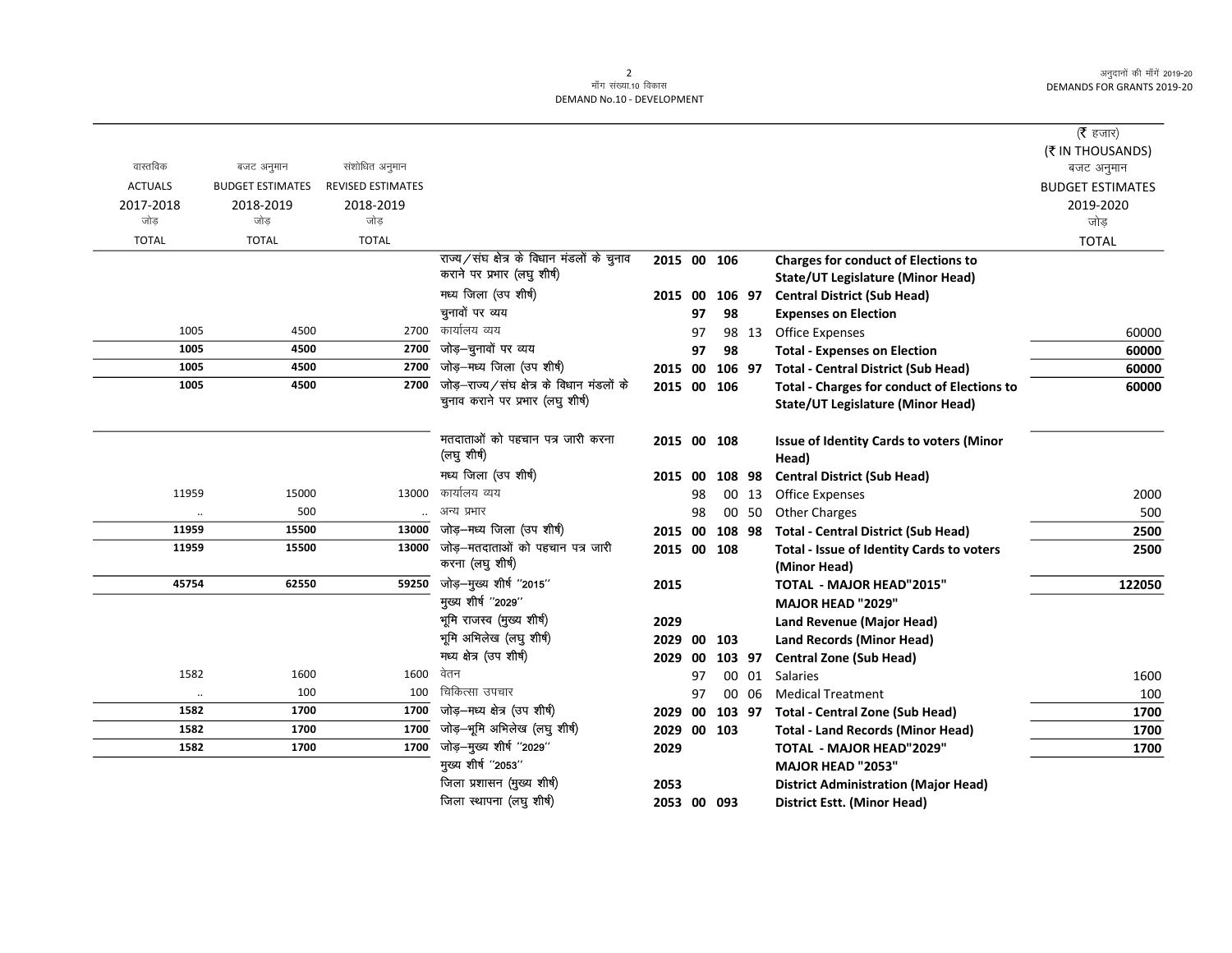$\overline{\phantom{0}}$ 

|                      |                         |                          |                                        |         |                |    |           |       |                                                  |         | ( $\bar{\tau}$ हजार)    |
|----------------------|-------------------------|--------------------------|----------------------------------------|---------|----------------|----|-----------|-------|--------------------------------------------------|---------|-------------------------|
|                      |                         |                          |                                        |         |                |    |           |       |                                                  |         | (₹ IN THOUSANDS)        |
| वास्तविक             | बजट अनुमान              | संशोधित अनुमान           |                                        |         |                |    |           |       |                                                  |         | बजट अनुमान              |
| <b>ACTUALS</b>       | <b>BUDGET ESTIMATES</b> | <b>REVISED ESTIMATES</b> |                                        |         |                |    |           |       |                                                  |         | <b>BUDGET ESTIMATES</b> |
| 2017-2018            | 2018-2019               | 2018-2019                |                                        |         |                |    |           |       |                                                  |         | 2019-2020               |
| जोड़                 | जोड                     | जोड़                     |                                        |         |                |    |           |       |                                                  |         | जोड़                    |
| <b>TOTAL</b>         | <b>TOTAL</b>            | <b>TOTAL</b>             |                                        |         |                |    |           |       |                                                  |         | <b>TOTAL</b>            |
|                      |                         |                          | मध्य क्षेत्र (उप शीर्ष)                |         | 2053 00        |    |           |       | 093 94 Central Zone (Sub Head)                   |         |                         |
| 29062                | 35000                   | 35000                    | वेतन                                   |         |                | 94 |           |       | 00 01 Salaries                                   |         | 35000                   |
| $\ddotsc$            | 5000                    | 11000                    | मजदूरी                                 |         |                | 94 |           |       | 00 02 Wages                                      |         | 13000                   |
| 943                  | 1700                    | 1700                     | चिकित्सा उपचार                         |         |                | 94 |           | 00 06 | <b>Medical Treatment</b>                         |         | 1700                    |
| 135                  | 200                     | 200                      | घरेलू यात्रा व्यय                      |         |                | 94 |           |       | 00 11 Domestic Travel Expenses                   |         | 200                     |
|                      |                         |                          | कार्यालय व्यय                          |         |                | 94 |           |       | 00 13 Office Expenses                            |         |                         |
| 39482                | 25000                   | 30000                    |                                        | स्वीकृत |                |    |           |       |                                                  | Voted   | 33000                   |
| $\ldots$             | 200                     | 600                      |                                        | भारित   |                |    |           |       |                                                  | Charged | 600                     |
| 69622                | 67100                   | 78500                    | जोड़-मध्य क्षेत्र (उप शीर्ष)           |         |                |    |           |       | 2053 00 093 94 Total - Central Zone (Sub Head)   |         | 83500                   |
| 69622                | 66900                   | 77900                    |                                        | स्वीकृत |                |    |           |       |                                                  | Voted   | 82900                   |
| $\ddotsc$            | 200                     | 600                      |                                        | भारित   |                |    |           |       |                                                  | Charged | 600                     |
| 69622                | 67100                   | 78500                    | जोड़-जिला स्थापना (लघु शीर्ष)          |         | 2053 00 093    |    |           |       | <b>Total - District Estt. (Minor Head)</b>       |         | 83500                   |
| 69622                | 66900                   | 77900                    |                                        | स्वीकृत |                |    |           |       |                                                  | Voted   | 82900                   |
| $\ddot{\phantom{0}}$ | 200                     | 600                      |                                        | गारित   |                |    |           |       |                                                  | Charged | 600                     |
|                      |                         |                          | अन्य स्थापना (लघु शीर्ष)               |         | 2053 00 094    |    |           |       | <b>Other Estt. (Minor Head)</b>                  |         |                         |
|                      |                         |                          | उप क्षेत्रिय कार्यालय (उप शीर्ष)       |         | 2053           | 00 | 094 99    |       | Sub-Divisional Estt. (Sub Head)                  |         |                         |
|                      |                         |                          | मध्य क्षेत्र                           |         |                | 99 | 98        |       | <b>Central Zone</b>                              |         |                         |
| 4372                 | 5000                    | 5000                     | वेतन                                   |         |                | 99 |           |       | 98 01 Salaries                                   |         | 5500                    |
| 11                   | 150                     | 150                      | चिकित्सा उपचार                         |         |                | 99 |           | 98 06 | <b>Medical Treatment</b>                         |         | 150                     |
| 4383                 | 5150                    | 5150                     | जोड—गध्य क्षेत्र                       |         |                | 99 | 98        |       | <b>Total - Central Zone</b>                      |         | 5650                    |
| 4383                 | 5150                    | 5150                     | जोड़-उप क्षेत्रिय कार्यालय (उप शीर्ष)  |         | 2053 00 094 99 |    |           |       | Total - Sub-Divisional Estt. (Sub Head)          |         | 5650                    |
|                      |                         |                          |                                        |         |                |    |           |       |                                                  |         |                         |
|                      |                         |                          | भूमि अधिग्रहण कार्यालय (उप शीर्ष)      |         | 2053 00        |    | 094 93    |       | Land Acquisition Estt. (Sub Head)                |         |                         |
|                      |                         |                          | मध्य क्षेत्र                           |         |                | 93 | 98        |       | <b>Central Zone</b>                              |         |                         |
| 4373                 | 4800                    | 10000                    | वेतन                                   |         |                | 93 |           | 98 01 | Salaries                                         |         | 10000                   |
| $\ddotsc$            | 200                     | 200                      | चिकित्सा उपचार                         |         |                | 93 |           | 98 06 | <b>Medical Treatment</b>                         |         | 200                     |
| 1213                 | 2000                    | 2000                     | व्यावसायिक सेवायें                     |         |                | 93 |           | 98 28 | <b>Professional Services</b>                     |         | 2000                    |
| 5586                 | 7000                    | 12200                    | जोड़—मध्य क्षेत्र                      |         |                | 93 | 98        |       | <b>Total - Central Zone</b>                      |         | 12200                   |
| 5586                 | 7000                    | 12200                    | जोड़-भूमि अधिग्रहण कार्यालय (उप शीर्ष) |         | 2053           |    | 00 094 93 |       | <b>Total - Land Acquisition Estt. (Sub Head)</b> |         | 12200                   |
|                      |                         |                          |                                        |         |                |    |           |       |                                                  |         |                         |
| 9969                 | 12150                   |                          | $17350$ जोड़-अन्य स्थापना (लघु शीर्ष)  |         | 2053 00 094    |    |           |       | <b>Total - Other Estt. (Minor Head)</b>          |         | 17850                   |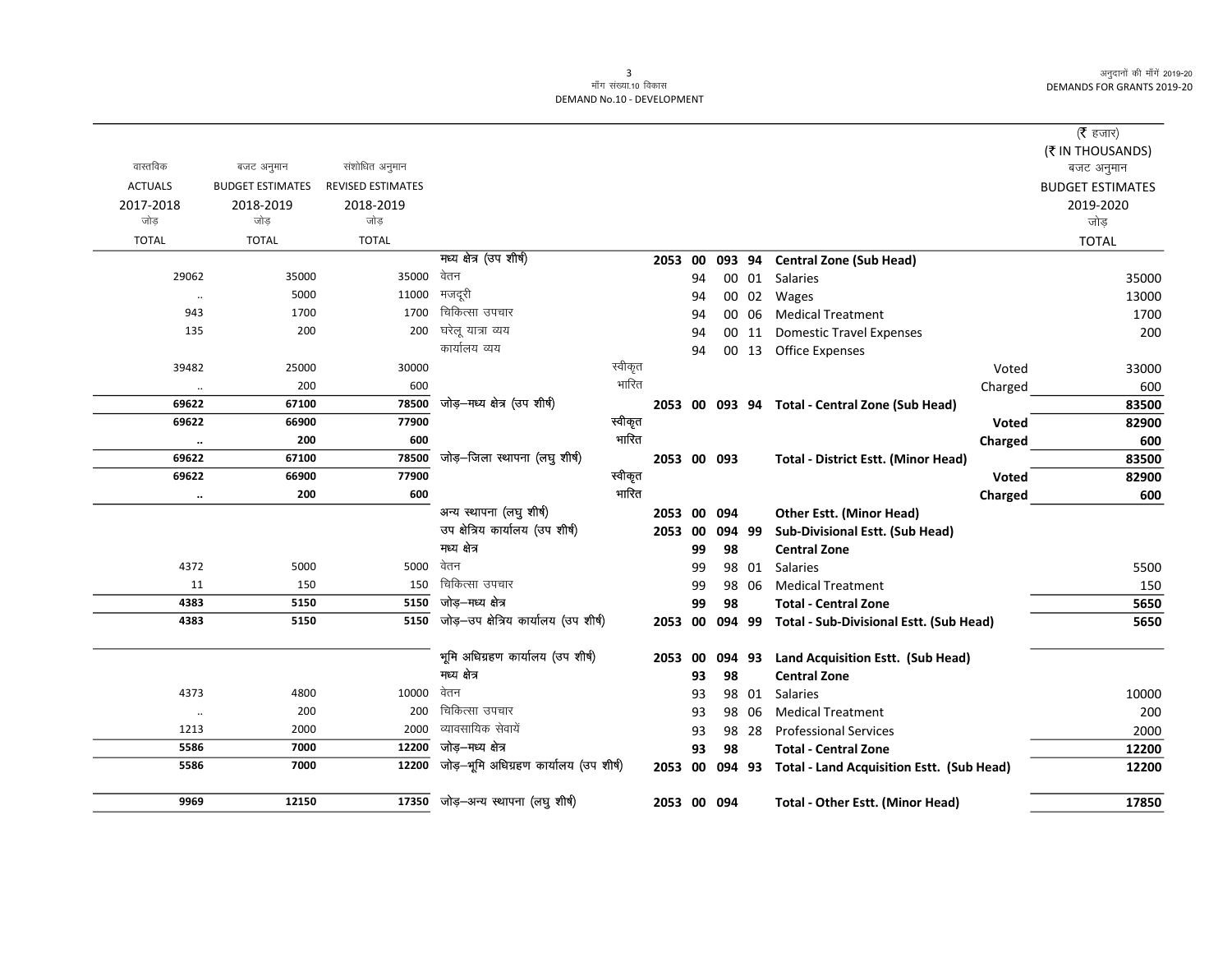$\overline{\phantom{0}}$ 

|                |                         |                          |                                              |             |    |        |       |                                                     | ( $\bar{\tau}$ हजार)<br>(₹ IN THOUSANDS) |
|----------------|-------------------------|--------------------------|----------------------------------------------|-------------|----|--------|-------|-----------------------------------------------------|------------------------------------------|
| वास्तविक       | बजट अनुमान              | संशोधित अनुमान           |                                              |             |    |        |       |                                                     | बजट अनुमान                               |
| <b>ACTUALS</b> | <b>BUDGET ESTIMATES</b> | <b>REVISED ESTIMATES</b> |                                              |             |    |        |       |                                                     | <b>BUDGET ESTIMATES</b>                  |
| 2017-2018      | 2018-2019               | 2018-2019                |                                              |             |    |        |       |                                                     | 2019-2020                                |
| जोड़           | जोड़                    | जोड़                     |                                              |             |    |        |       |                                                     | जोड़                                     |
| <b>TOTAL</b>   | <b>TOTAL</b>            | <b>TOTAL</b>             |                                              |             |    |        |       |                                                     | <b>TOTAL</b>                             |
|                |                         |                          | अन्य व्यय (लघु शीर्ष)                        | 2053 00 800 |    |        |       | <b>Other Expenditure (Minor Head)</b>               |                                          |
|                |                         |                          | जिला शहरी विकास ऐजेंसी (डी.यू.डी.ए.)         |             |    |        |       | 2053 00 800 76 Grants to District Urban Development |                                          |
|                |                         |                          | केन्द्रीय जिला को अनुदान (उप शीर्ष)          |             |    |        |       | Agency (DUDA) District Central (Sub Head)           |                                          |
| $\ldots$       | 1300                    |                          | सहायता अनुदान-सामान्य                        |             | 76 |        | 00 31 | Grants-in-aid-General                               |                                          |
|                | 1300                    |                          | जोड़-जिला शहरी विकास ऐजेंसी (डी.यू.डी.       |             |    |        |       | 2053 00 800 76 Total : Grants to District Urban     | $\ddotsc$                                |
|                |                         |                          | ए.) केन्द्रीय जिला को अनुदान (उप शीर्ष)      |             |    |        |       | <b>Development Agency (DUDA) District</b>           |                                          |
|                |                         |                          |                                              |             |    |        |       | <b>Central (Sub Head)</b>                           |                                          |
|                | 1300                    |                          | जोड़-अन्य व्यय (लघु शीर्ष)                   | 2053 00 800 |    |        |       | <b>Total - Other Expenditure (Minor Head)</b>       | $\ldots$                                 |
| 79591          | 80550                   | 95850                    | जोड़—मुख्य शीर्ष "2053"                      | 2053        |    |        |       | <b>TOTAL - MAJOR HEAD"2053"</b>                     | 101350                                   |
| 79591          | 80350                   | 95250                    | स्वीकृत                                      |             |    |        |       | <b>Voted</b>                                        | 100750                                   |
| $\cdots$       | 200                     | 600                      | भारित                                        |             |    |        |       | Charged                                             | 600                                      |
|                |                         |                          | मुख्य शीर्ष "2235"                           |             |    |        |       | <b>MAJOR HEAD "2235"</b>                            |                                          |
|                |                         |                          | सामाजिक सुरक्षा एव कल्याण (मुख्य शीर्ष)      | 2235        |    |        |       | <b>Social Security and Welfare (Major Head)</b>     |                                          |
|                |                         |                          | पुर्नवास (उप मुख्य शीर्ष)                    | 2235 01     |    |        |       | <b>Rehabilitation (Sub Major Head)</b>              |                                          |
|                |                         |                          | अन्य राहत उपाय (लघु शीर्ष)                   | 2235 01     |    | 200    |       | <b>Other Relief Measures (Minor Head)</b>           |                                          |
|                |                         |                          | मध्य क्षेत्र (उप शीर्ष)                      | 2235 01     |    | 200 93 |       | <b>Central Zone (Sub Head)</b>                      |                                          |
|                |                         |                          | जम्मू एवं कश्मीर के विस्थापितों के संबंध में |             | 93 | 98     |       | Payment of Monthly Ad-hoc relief in                 |                                          |
|                |                         |                          | मासिक तदर्थ राहत का भुगतान                   |             |    |        |       | respect of J&K Migrants                             |                                          |
| 13545          | $\ldots$                |                          | अन्य प्रभार                                  |             | 93 |        | 98 50 | <b>Other Charges</b>                                |                                          |
| 13545          | $\ddotsc$               |                          | जोड़-मध्य क्षेत्र (उप शीर्ष)                 | 2235 01     |    | 200 93 |       | <b>Total - Central Zone (Sub Head)</b>              | $\ldots$                                 |
| 13545          | $\ddotsc$               |                          | जोड़-अन्य राहत उपाय (लघु शीर्ष)              | 2235 01 200 |    |        |       | <b>Total - Other Relief Measures (Minor Head)</b>   | $\ddotsc$                                |
| 13545          | $\ddotsc$               |                          | जोड़-पुर्नवास (उप मुख्य शीर्ष)               | 2235 01     |    |        |       | <b>Total - Rehabilitation (Sub Major Head)</b>      | $\ddotsc$                                |
| 13545          | $\ldots$                |                          | जोड़-मुख्य शीर्ष "2235"                      | 2235        |    |        |       | <b>TOTAL - MAJOR HEAD"2235"</b>                     | $\ddotsc$                                |
|                |                         |                          | मुख्य शीर्ष "2245"                           |             |    |        |       | <b>MAJOR HEAD "2245"</b>                            |                                          |
|                |                         |                          | प्राकृतिक आपदाओं के लिये राहत (मुख्य         | 2245        |    |        |       | <b>Relief on Account of Natural Calamities</b>      |                                          |
|                |                         |                          | शीर्ष)                                       |             |    |        |       | (Major Head)                                        |                                          |
|                |                         |                          | बाढ़, तूफान इत्यादि (उप मुख्य शीर्ष)         | 2245 02     |    |        |       | Floods, Cyclone etc. (Sub Major Head)               |                                          |
|                |                         |                          | निशुल्क राहत (लघु शीर्ष)                     | 2245 02 101 |    |        |       | <b>Gratuitous Relief (Minor Head)</b>               |                                          |